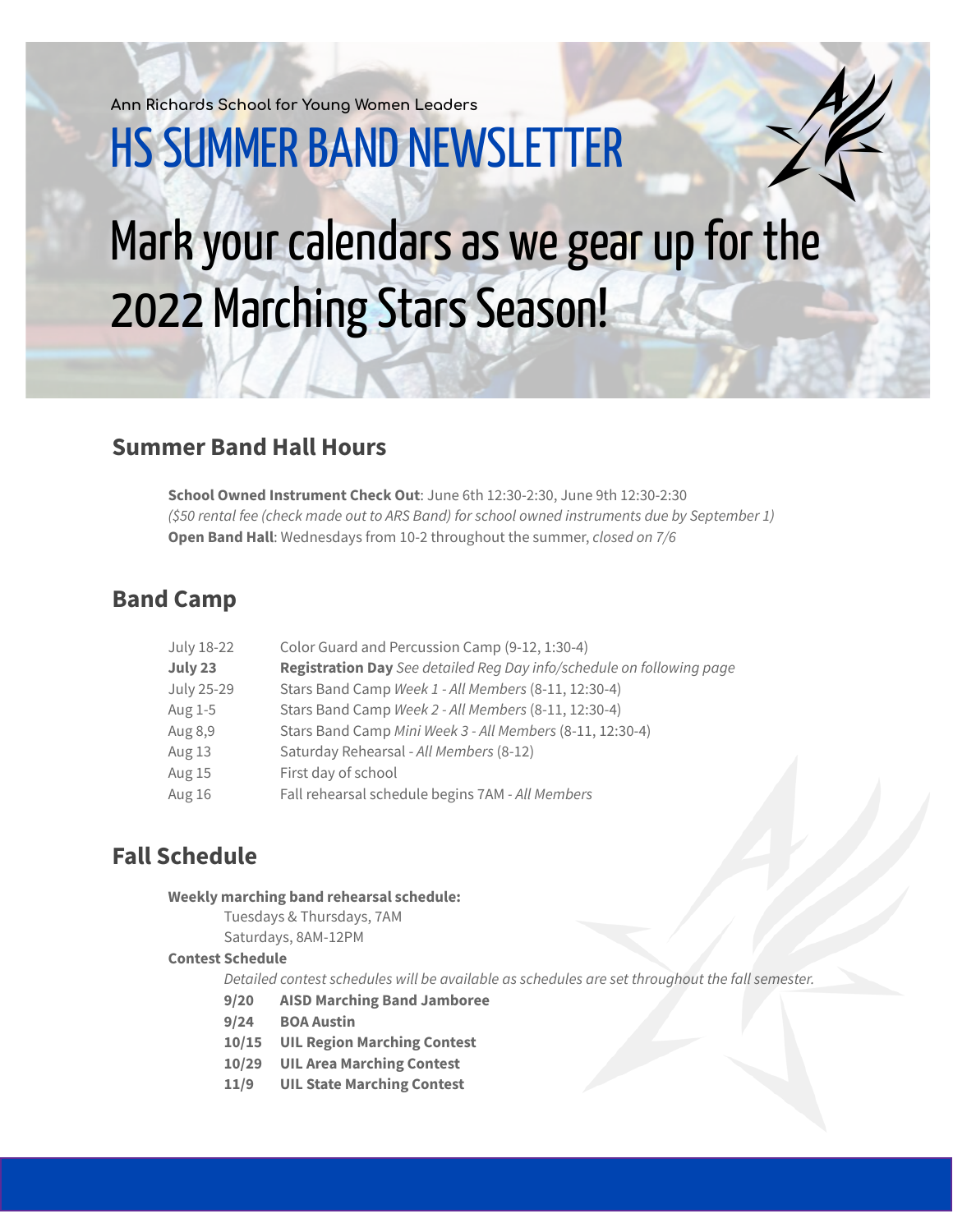# **Marching Stars Registration Day**

*Ann Richards Band Hall, Saturday, July 23, 2022*

#### **Overview**

Registration Day is a big day for our Stars Band Family as we will be taking care of lots of logistics for the upcoming band year: fees, uniforms, physicals, forms, band gear etc!

#### **Registration Day Schedule**

8 AM Leadership Team & Parent Volunteers Report

- 9 AM Percussion
- 10 AM Woodwinds
- 11 AM Brass
- 12 PM Color Guard

#### **Fair Share Fee**

#### **All members will pay a \$275 fair share fee** *check made payable to ARS Band*

*The fair share fee goes towards general funding for the band program: marching band design elements (drill, music, copyright, flags, props etc), marching band/color guard instructors, contest entry fees, transportation, food at contests, water jugs etc.*

#### **Uniform Fitting**

All wind and percussion members will be fitted for marching band uniforms. Please be sure to bring proper undergarments - t-shirt/compression shorts

#### **Purchasing Personal Items**

Items for purchase include clothing to be worn under uniform, marching/dance shoes, pep-uniform items, spirit-wear*. These items will be purchased through the TMF website.* New members can expect anywhere from \$50-\$100 in personal items that they will keep throughout their time in the Ann Richards Marching Band. Cost is not recurring as long as they take care of those items and they remain in good condition.

#### **Physicals**

**Members can receive free physicals on site at Ann Richards during Registration Day.** Every member will need to turn in a physical form on Registration day. This physical must be dated after April 15, 2022. You may get one from your primary care provider OR plan to get one on Registration Day.

#### **Forms**

#### **All Members will turn in:**

Physical Form UIL Acknowledgement Form Band Handbook Form Emergency Contact/Medical Form

*Scan for all band forms (we will have extra copies at Reg Day):*